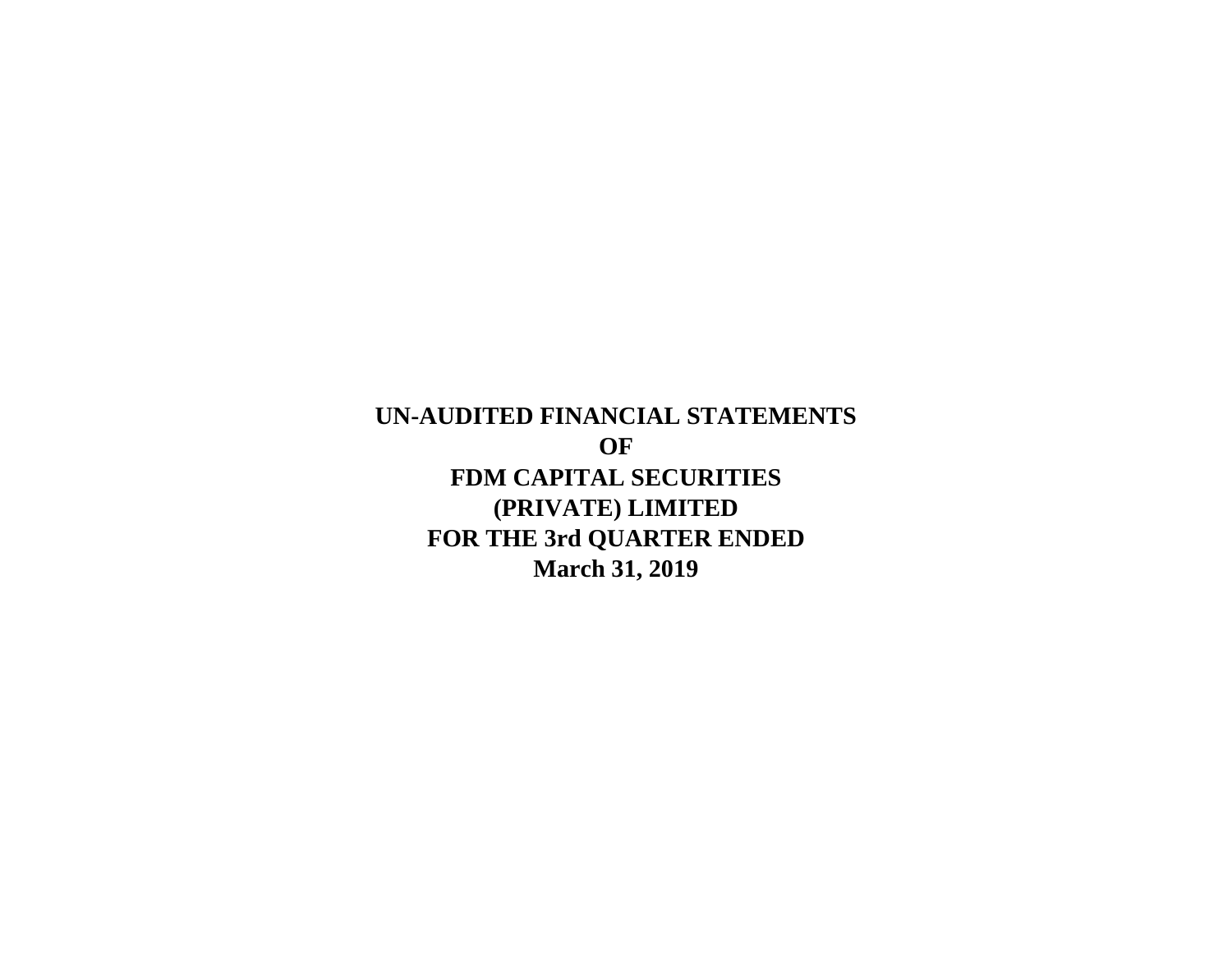## **FDM Securities (Pvt) Ltd Financial Statements As on Mar 31,2019**

| <b>Current Assets</b>           |                |                                  | <b>Currnet Liabilities</b> |                    |
|---------------------------------|----------------|----------------------------------|----------------------------|--------------------|
| Cash at Bank& hand              | 73,886,440.00  | <b>Trade Payables</b>            |                            | 70,516,503.00      |
| <b>Trade Debt</b>               | 18,415,357.00  | <b>Accrued Markup</b>            |                            |                    |
| Short Term Invest.              | 189,746,424.00 | <b>Bank Borrowing</b>            |                            | 68,556,667.00      |
| Loan & Advances                 |                | <b>Other Liabilities</b>         |                            | 5,910,218.00       |
| Pre-Payments & Deposits         | 40,915.00      |                                  |                            |                    |
| Deposits & Advances             | 10,153,025.00  |                                  |                            |                    |
| <b>Other Current Assets</b>     | 1,191,405.00   |                                  |                            |                    |
| <b>Total Current Assets</b>     | 293,433,566.00 | <b>Total Current Liabilities</b> |                            | 144,983,388.00     |
| <b>Business Property</b>        | 18,191,894.00  | Long Term Loans                  |                            | 2,500,000.00       |
| Value of TREC                   | 3,500,000.00   |                                  |                            |                    |
| Long Term Invest.               | 21,829,150.00  | <b>Total Liabilities</b>         |                            | 147,483,388.00     |
| Deposits with KSE, NCCPL & CDC  | 4,050,000.00   |                                  |                            |                    |
| <b>Other Non Currnet Assets</b> |                | Capital                          |                            | 130,000,000.00     |
| <b>Total Non Current Assets</b> | 47,571,044.00  | Unappropriated P/L               | Priv.                      | 291,285,662.00     |
|                                 |                |                                  | <b>PSX</b>                 | (93, 626, 292.00)  |
|                                 |                |                                  | Currt.                     | (134, 138, 148.00) |
| <b>Total Assets</b>             | 341,004,610.00 | <b>Total Equity</b>              |                            | 341,004,610.00     |